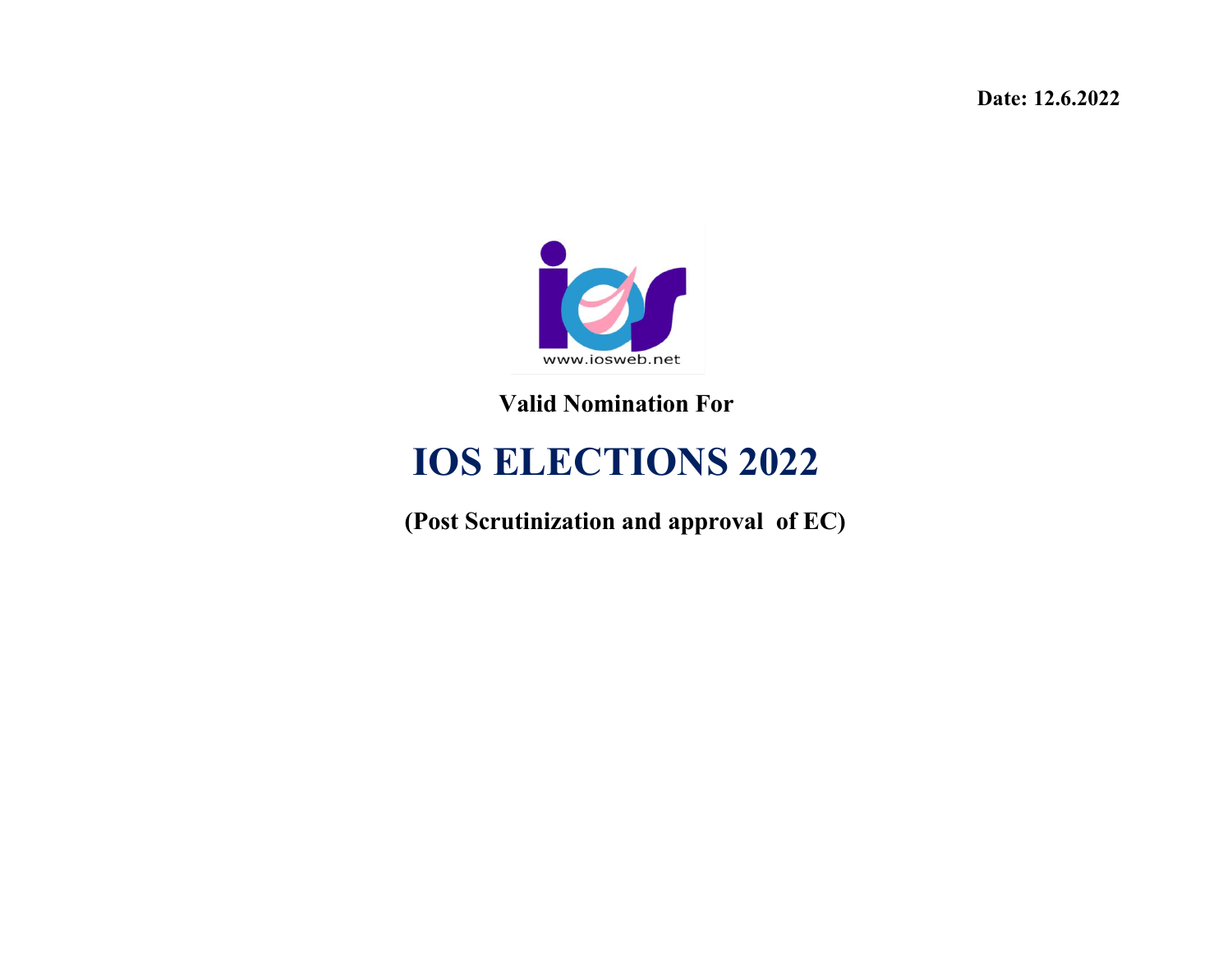| S.NO | <b>POST</b>            | <b>NAME OF CANDIDATE</b>             | <b>PROPOSED BY</b>            | <b>SECONDED BY</b>           |
|------|------------------------|--------------------------------------|-------------------------------|------------------------------|
|      | <b>President Elect</b> | <b>Dr.Jayesh S Rahalkar (LM0822)</b> | Dr.Krishna Nayak U.S (LM0404) | Dr.N.R.Krishnaswamy (LM0296) |

| <b>Vice</b><br>esident | <b>11808)</b><br>Dr.<br><b>Shailesh Shenava (L.</b> | <b>M0404)</b><br>Dr.<br>krishna i<br>Navak | <b>M0191</b><br>Dr<br>.Prakash R Mudaliar ( |
|------------------------|-----------------------------------------------------|--------------------------------------------|---------------------------------------------|

| <b>Hon.</b> Secretary | Dr.Sanjay Kumar Labh (LM1209)      | Dr.O.P.Kharbanda (LM0188)                    | Dr.N.R.Krishnaswamy (LM0296)            |
|-----------------------|------------------------------------|----------------------------------------------|-----------------------------------------|
| <b>Hon.</b> Secretary | Dr. Shubhaker Rao Juvvadi (LM1741) | <b>Dr.K.Satheesh Kumar Reddy</b><br>(LM0294) | Dr.Chandra Sekhar Gandikota<br>(LM0319) |

|                      |                            | Dr.Balvinder Singh Thakkar   |                            |
|----------------------|----------------------------|------------------------------|----------------------------|
| <b>Hon.Treasurer</b> | Dr.Divyaroop Rai (LM2535)  | (LM1091)                     | Dr.Vinod Krishnan (LM1096) |
|                      |                            |                              |                            |
| <b>Hon.Treasurer</b> | Dr.Munish Reddy C (LM1218) | Dr.N.R.Krishnaswamy (LM0296) | Dr.Pradeep Raghav (LM1284) |

| <b>Hon.Joint Secretary</b> | Amit Bhardwai (LM1290).<br>Dr. | Belludi (LM1300)<br>Dr.Anup | Dr.Anurag Rai (LM0790) |
|----------------------------|--------------------------------|-----------------------------|------------------------|

| <b>JIOS Editor</b> | Dr.T.P. Chaturvedi (LM0730) | Dr.Pradeep Tandon (LM0341)  | Dr.Satinder Pal Singh (LM0354) |
|--------------------|-----------------------------|-----------------------------|--------------------------------|
|                    |                             |                             |                                |
| <b>JIOS Editor</b> | Dr. Vignesh K (LM1350)      | Dr.AshimaValiathan (LM0098) | Dr.V.Surendra Shetty (LM0053)  |

| <b>IOS Times Editor</b> | Dr.Santosh Ramegowda (LM1201)        | <b>Dr.Bharath Reddy.P (LM2512)</b> | Dr. Shashanka P Kumar (LM2507)   |
|-------------------------|--------------------------------------|------------------------------------|----------------------------------|
|                         |                                      |                                    |                                  |
| <b>IOS Times Editor</b> | Dr. Swati Saraswata Acharya (LM2449) | Dr.Surva Kanta Das (LM1307)        | Dr. Smruti Bhusan Nanda (LM1867) |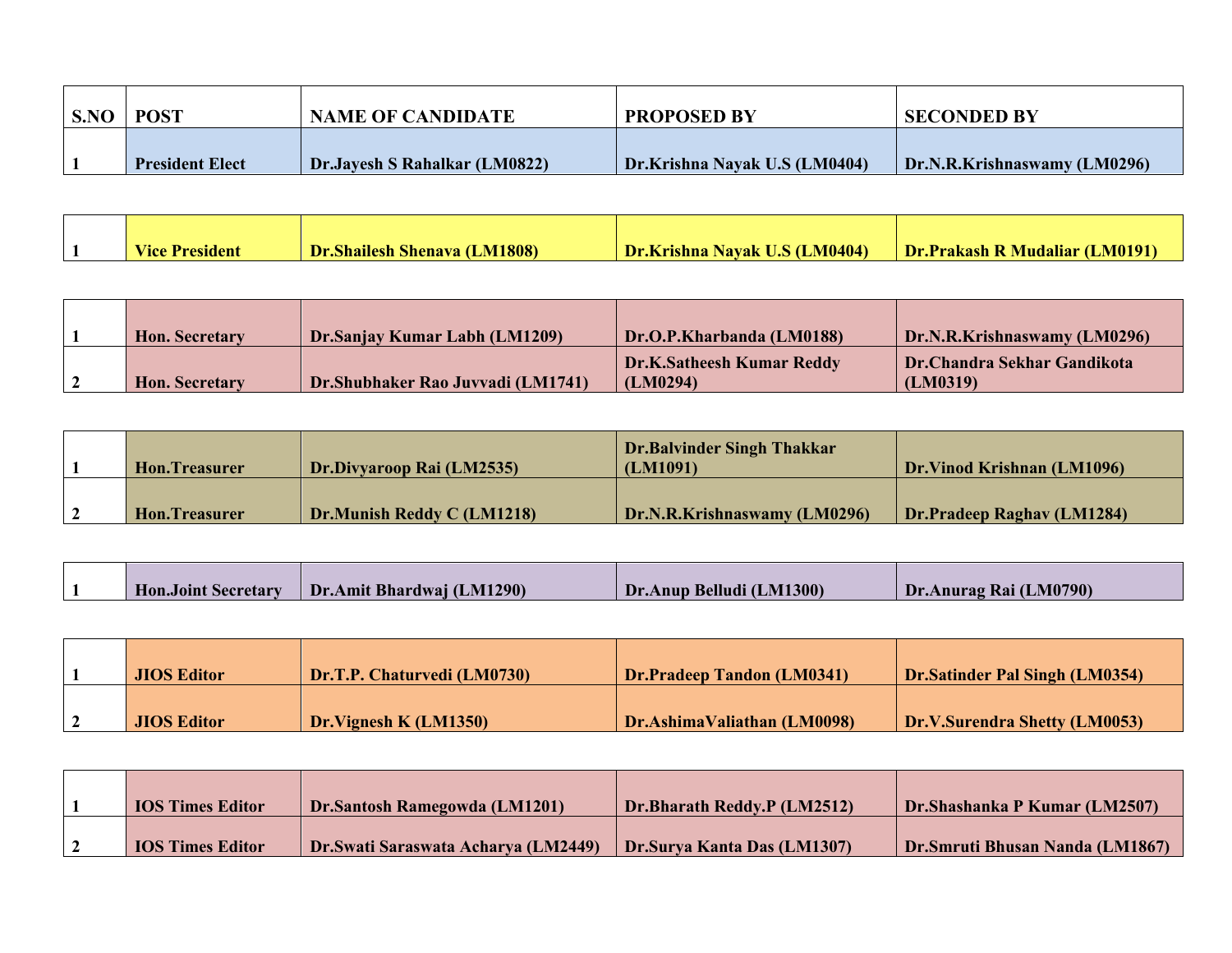|                  | <b>Executive Committee</b> |                                            |                                       |                                  |
|------------------|----------------------------|--------------------------------------------|---------------------------------------|----------------------------------|
| 1                | <b>Member</b>              | Dr.Ajay Kantilal Kubavat (LM1277)          | Dr.Khyati B Mahida (LM3629)           | Dr.Manish B Desai (LM3695)       |
|                  | <b>Executive Committee</b> |                                            |                                       |                                  |
| $\boldsymbol{2}$ | <b>Member</b>              | Dr.Amesh Kumar Golwara (LM1837)            | Dr.Neal Bharat Kedia (LM1950)         | Dr.RajeevLall (LM0882)           |
|                  | <b>Executive Committee</b> |                                            |                                       |                                  |
| $\mathbf{3}$     | <b>Member</b>              | Dr.Amir S Shaikh (LM1406)                  | Dr.Manish S. Agarwal (LM2054)         | Dr.Akash Lavate (LM3726)         |
|                  | <b>Executive Committee</b> |                                            |                                       |                                  |
| 4                | <b>Member</b>              | <b>Dr.Anand Awadhesh Tripathi (LM2261)</b> | Dr.Gaurav Gupta (LM2030)              | Dr.Rajaganesh J. Gautam (LM1137) |
|                  | <b>Executive Committee</b> |                                            |                                       |                                  |
| 5                | <b>Member</b>              | Dr.C.Vijayadhith (LM1661)                  | Dr.M.S.Kannan (LM1197)                | Dr.C.Deepak (LM1107)             |
|                  | <b>Executive Committee</b> |                                            |                                       |                                  |
| 6                | <b>Member</b>              | Dr.Deena Dayalan P (LM2858)                | Dr.M.S.Kannan (LM1197)                | Dr.Deepak C (LM1107)             |
|                  | <b>Executive Committee</b> |                                            | <b>Dr.Ashwin Mathew George</b>        |                                  |
| $\overline{7}$   | <b>Member</b>              | Dr.Edeinton Arumugam A (LM1408)            | (LM0677)                              | Dr.M.S.Kannan (LM1197)           |
|                  | <b>Executive Committee</b> |                                            |                                       |                                  |
| 8                | <b>Member</b>              | Dr.Goutham Reddy Budipalli (LM1663)        | Dr.Sanju Somaiah (LM1304)             | <b>Dr.Dilip Kumar (LM1914)</b>   |
|                  | <b>Executive Committee</b> |                                            |                                       |                                  |
| 9                | <b>Member</b>              | Dr.Harsh Ashok Mishra (LM2425)             | <b>Dr.Harpreet Singh (LM2781)</b>     | Dr.Rajkumar Maurya (LM2435)      |
|                  | <b>Executive Committee</b> |                                            | <b>Dr.Balvinder Singh Thakkar</b>     |                                  |
| 10               | <b>Member</b>              | <b>Dr.Jaskirat Singh (LM3984)</b>          | (LM1091)                              | <b>Dr.Harneet Kaur (LM2311)</b>  |
|                  | <b>Executive Committee</b> |                                            |                                       |                                  |
| <b>11</b>        | <b>Member</b>              | Dr.Jitendra Bhagchandani (LM2348)          | <b>Dr.Sudhir Kapoor (LM0343)</b>      | Dr.Raj Kumar Jaiswal (LM1787)    |
|                  | <b>Executive Committee</b> |                                            |                                       |                                  |
| 12               | <b>Member</b>              | <b>Dr.Pratik Chandra (LM2358)</b>          | Dr.Ragni Tandon (LM0342)              | Dr.Rohit Khanna (LM0336)         |
|                  | <b>Executive Committee</b> |                                            |                                       |                                  |
| 13               | <b>Member</b>              | <b>Dr.Pritam Mohanty (LM2543)</b>          | Dr.Surya Kanta Das (LM1307)           | Dr.Ashish Kumar Barik (LM1860)   |
|                  | <b>Executive Committee</b> |                                            |                                       |                                  |
| 14               | <b>Member</b>              | Dr.Ram Autar (LM1921)                      | <b>Dr.Rakesh Koul (LM1288)</b>        | Dr.Madhvi Bhardwaj (LM1834)      |
|                  | <b>Executive Committee</b> |                                            |                                       |                                  |
| 15               | <b>Member</b>              | Dr.Reji Abraham (LM1983)                   | Dr.Chetan S (LM3463)                  | Dr.Fawaz Shaj (LM2430)           |
|                  | <b>Executive Committee</b> | Dr.Ruchiketan Sambhajirao Gute             |                                       |                                  |
| 16               | <b>Member</b>              | (LM1779)                                   | <b>Dr.Suresh Kangane (LM1366)</b>     | Dr.Pranav Mahajan (LM1486)       |
|                  | <b>Executive Committee</b> |                                            |                                       |                                  |
| 17               | <b>Member</b>              | Dr.SanjeevVerma (LM2230)                   | <b>Dr.Satinder Pal Singh (LM0354)</b> | Dr.Vinay Kumar Sony (LM2466)     |
|                  | <b>Executive Committee</b> |                                            |                                       |                                  |
| 18               | <b>Member</b>              | Dr.Shantanu Khattri (LM1560)               | Dr.Anurag Rai (LM0790)                | Dr. Amol Verulkar (LM1712)       |
|                  | <b>Executive Committee</b> |                                            |                                       |                                  |
| 19               | <b>Member</b>              | <b>Dr.Sheetal Nitin Patani (LM1205)</b>    | Dr. Vipin Behrani (LM1626)            | Dr.Digvijay Patil (LM2314)       |